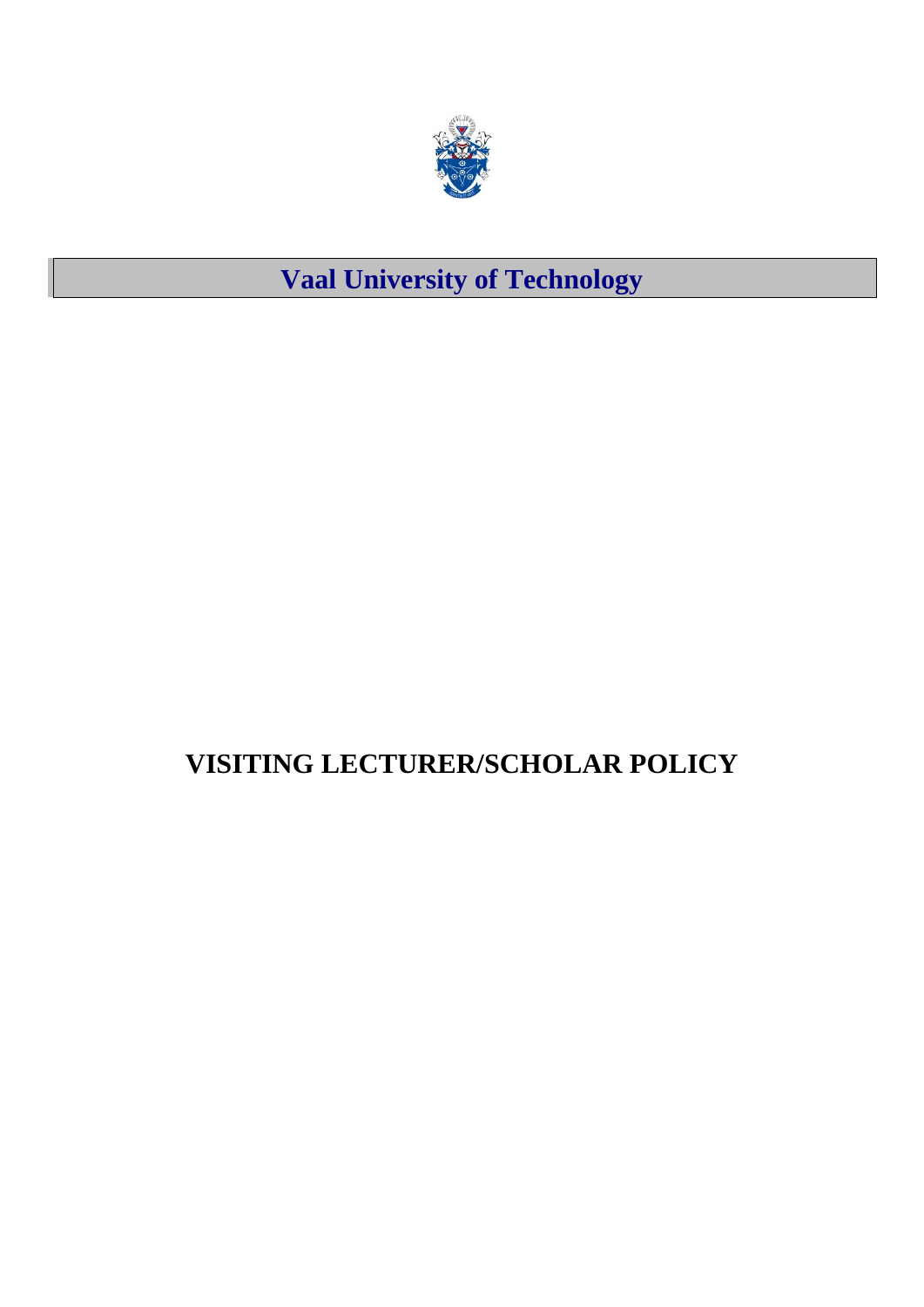| The following information to be completed by the policy |                                                |  |  |  |
|---------------------------------------------------------|------------------------------------------------|--|--|--|
| owner/custodian:                                        |                                                |  |  |  |
|                                                         |                                                |  |  |  |
| <b>Title</b>                                            | Visiting Lecturer/Scholar Policy               |  |  |  |
| <b>Approving authority</b>                              | Senate                                         |  |  |  |
| <b>Field of application</b>                             | All staff members                              |  |  |  |
| <b>Compliance to</b>                                    | All academic staff                             |  |  |  |
| New or revised policy                                   | <b>New</b>                                     |  |  |  |
| Last date of approval                                   |                                                |  |  |  |
| <b>Next review date</b>                                 | <b>July 2016</b>                               |  |  |  |
| (initiated by policy)                                   |                                                |  |  |  |
| owner/custodian)                                        |                                                |  |  |  |
| <b>Stakeholders</b>                                     | <b>DVC: Academic and Research</b>              |  |  |  |
| consulted                                               | <b>EMC</b>                                     |  |  |  |
|                                                         | <b>Institutional Forum</b>                     |  |  |  |
| <b>Executive Senate Research and Innovation</b>         |                                                |  |  |  |
| Committee                                               |                                                |  |  |  |
|                                                         | Unions                                         |  |  |  |
| <b>Policy Management</b>                                | <b>Executive Director: Research</b>            |  |  |  |
| (designation and name)                                  | Dr BJ Johnson                                  |  |  |  |
| <b>Cross-reference</b>                                  | This policy is to be read in consultation with |  |  |  |
|                                                         | the Research and the Human Resource            |  |  |  |
|                                                         | Policies                                       |  |  |  |
| <b>Language edited</b>                                  | Yes                                            |  |  |  |
| <b>Scrutinised by a legal</b>                           | Yes                                            |  |  |  |
| person                                                  |                                                |  |  |  |

# **The following information to be completed by the policy**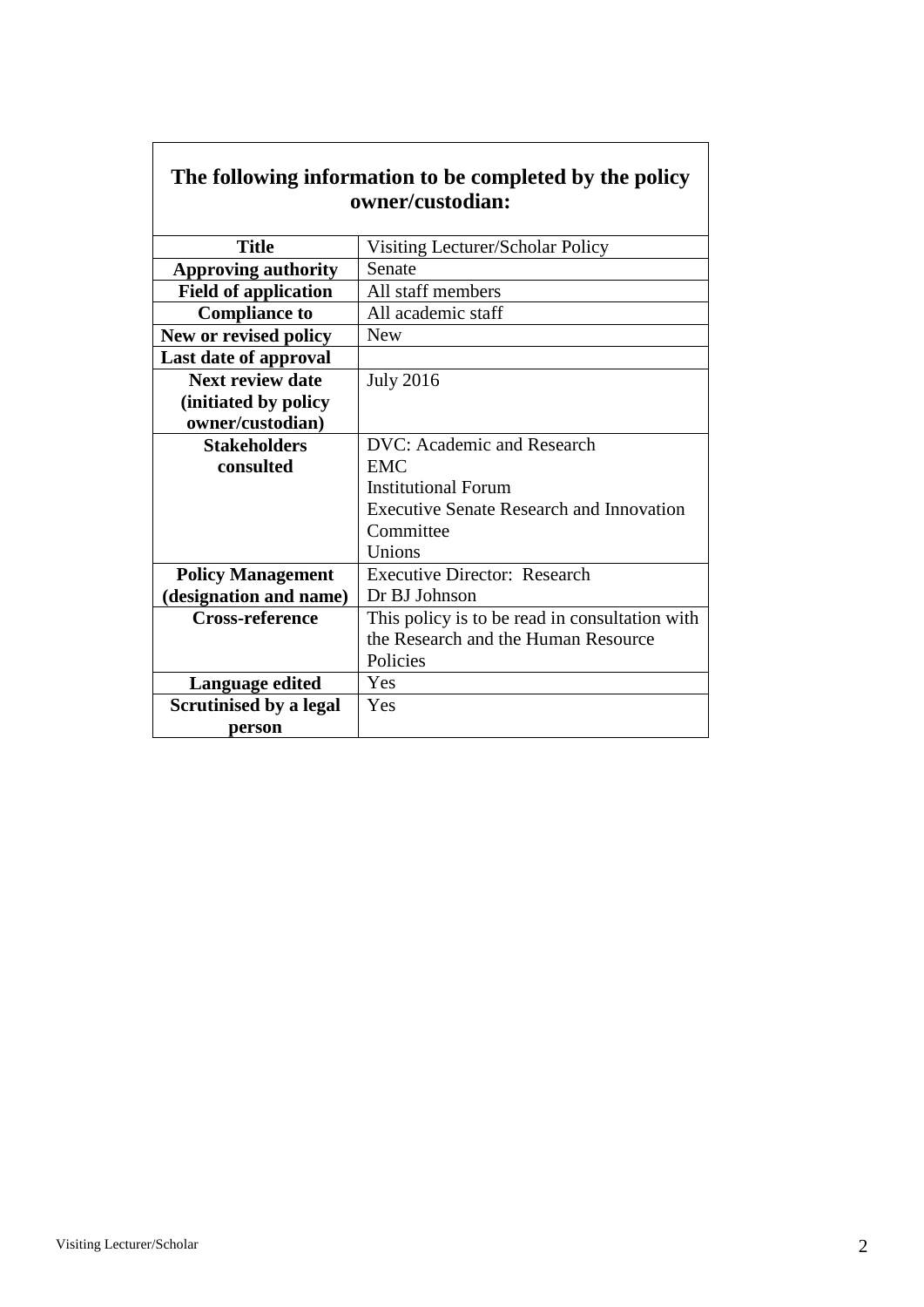#### **TABLE OF CONTENTS**

|    |                    | <b>PAGE</b> |
|----|--------------------|-------------|
| 1. | <b>PURPOSE</b>     | 4           |
| 2. | <b>CONDITIONS</b>  | 4           |
| 3. | <b>ELIGIBILITY</b> |             |

### APPENDIX A: VISITING LECTURER/SCHOLAR APPLICATION FORM APPENDIX B: VISITING LECTURER/SCHOLAR REPORT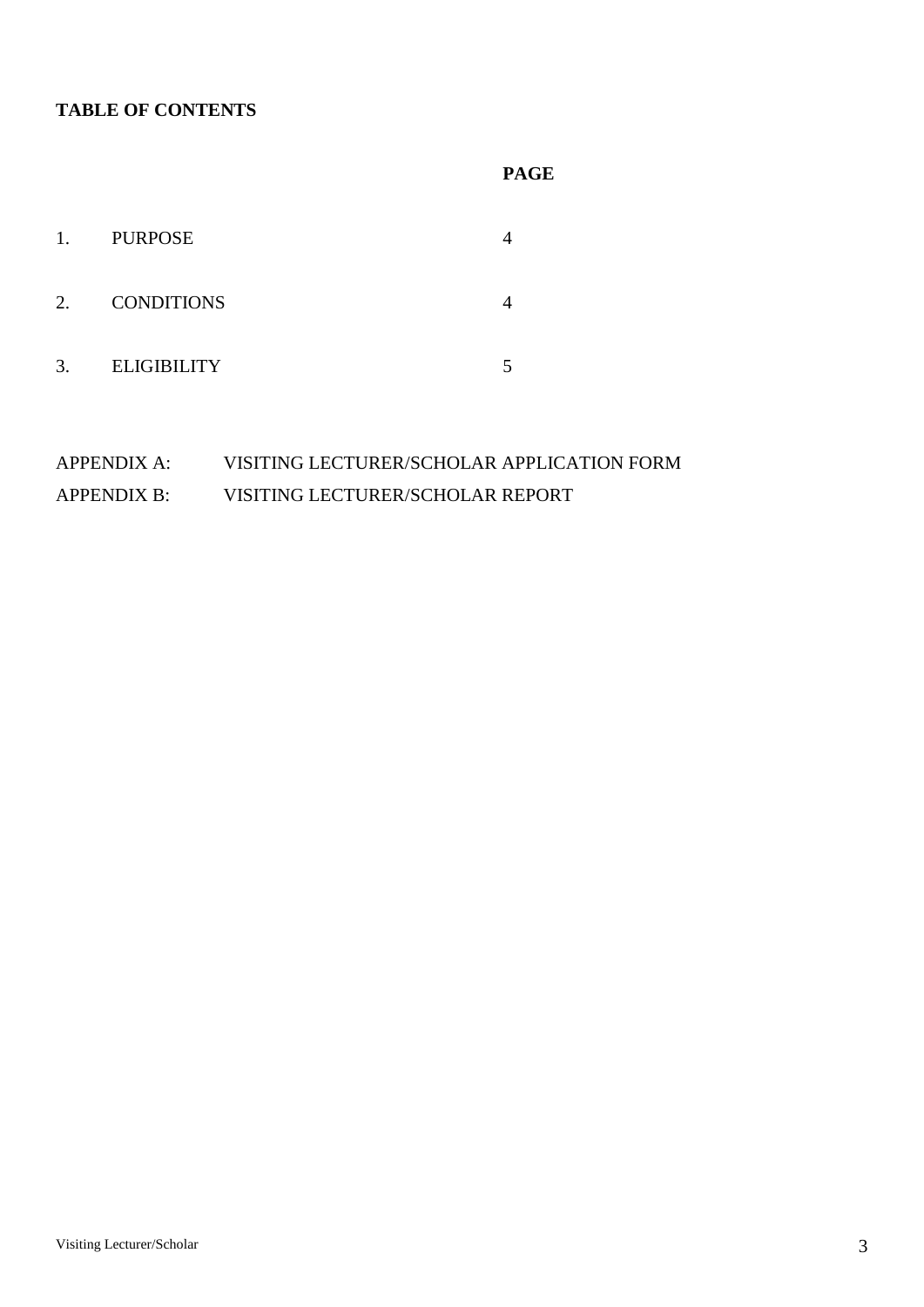## **VISITING LECTURER/SCHOLAR POLICY**

The Vaal University of Technology (hereafter referred to as VUT or the University) is continuously seeking ways to develop its research and academic culture. One such avenue is through the use of visiting lecturers/scholars - eminent academics who are able to support the growth and development of the VUT into a technology – focused university.

#### **1. PURPOSE**

The focus of the visiting lecturer/scholar award is on research, specifically in terms of infusing research into academic development and curriculum design.

Through the allocation of this award, both the academic and research functions, and their complementary integration will be supported.

Departments will bid for these awards in their respective faculties based upon the sound nature of their proposals in supporting the development of the VUT into a technology-focused university. The applications will be submitted to the Executive Senate Research and Innovation Committee for approval.

- 1.1 The objectives of this award are to bring to the University:
	- a) eminent academics based either in South Africa or abroad
	- b) eminent academics affiliated with other educational institutions or with industry within South Africa or abroad.
- 1.2 These visiting lecturers/scholars will be expected to provide academic stimulus by means of lectures, research seminars or similar contributions within the University.
- 1.3 Grants contribute towards both travel and subsistence costs, for a *maximum of 30 days*.

#### **2. CONDITIONS**

- 2.1 Normally, only *2 (two) visitors* are allowed *per faculty per year*, and academics are discouraged from repeatedly bringing the same individual to the University, unless a period of three years has lapsed from the date of that person's previous visit.
- 2.2 Where a grant is not taken up within three months after the scheduled date of the visit, the applicant is to ensure that the sum awarded is transferred back into the Research Directorate's cost-code.
- 2.3 Following the visit, a brief report must be submitted to the Executive Senate Research and Innovation Committee that details the achievements of the visit, any difficulties encountered during the visit and makes suggestions for future visits (Appendix B). The applicant is responsible for ensuring that the report is completed and submitted to the Research Directorate.
- 2.4 All applications (Appendix A) must be typed.
- 2.5 All applications must be signed by the applicant, the Head of Department and the Executive Dean. Visitors should have some degree of contact/teaching at the undergraduate and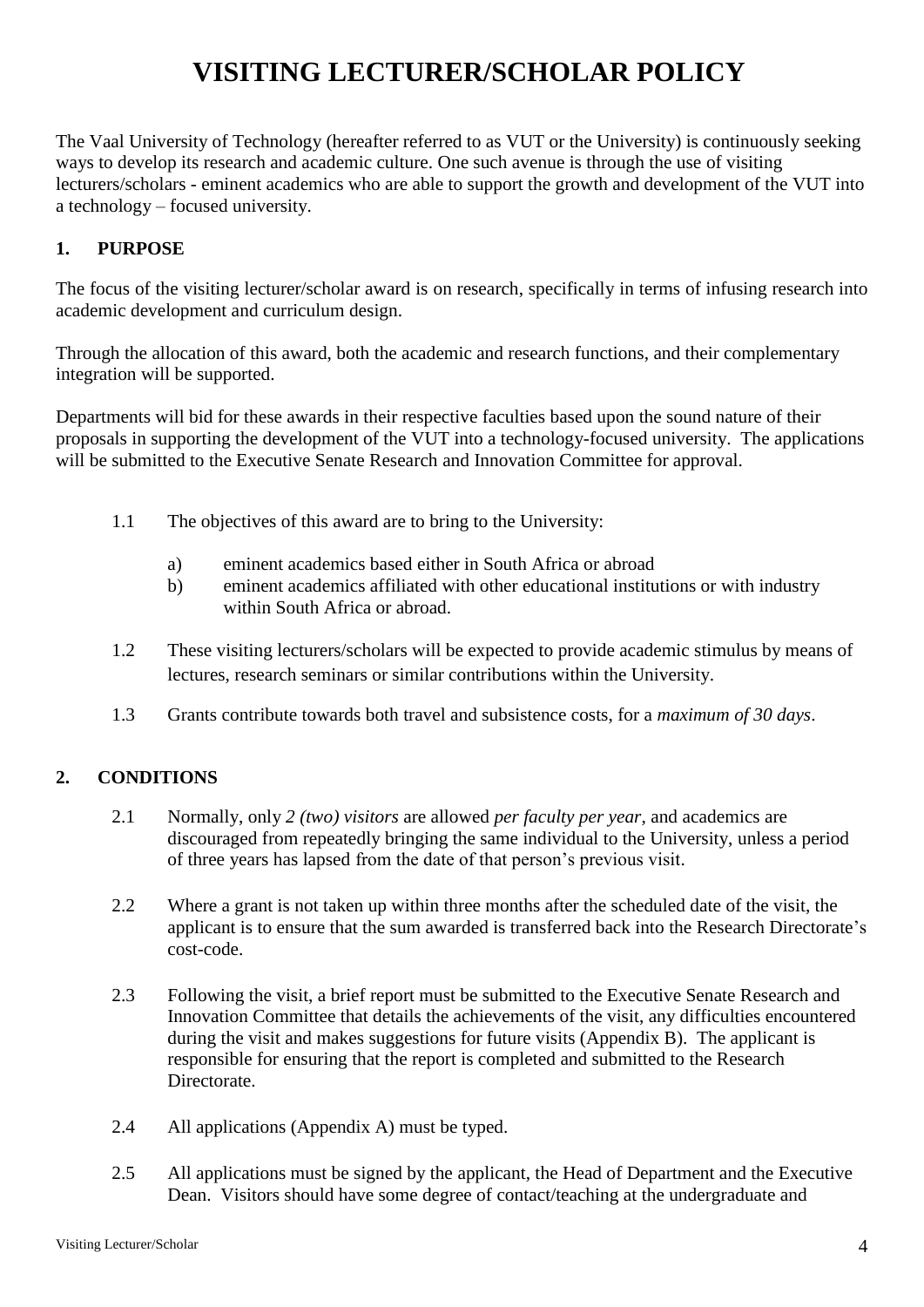postgraduate levels in their proposed programmes. Contact with staff for the purpose of encouraging the completion of their qualifications should be facilitated.

2.6 Research undertaken whilst at the University must be published under the VUT's affiliation.

#### **3. ELIGIBILITY**

3.1 VUT permanent academic staff members and contract appointees on academic conditions of service may apply to bring visiting lecturers/scholars to the VUT.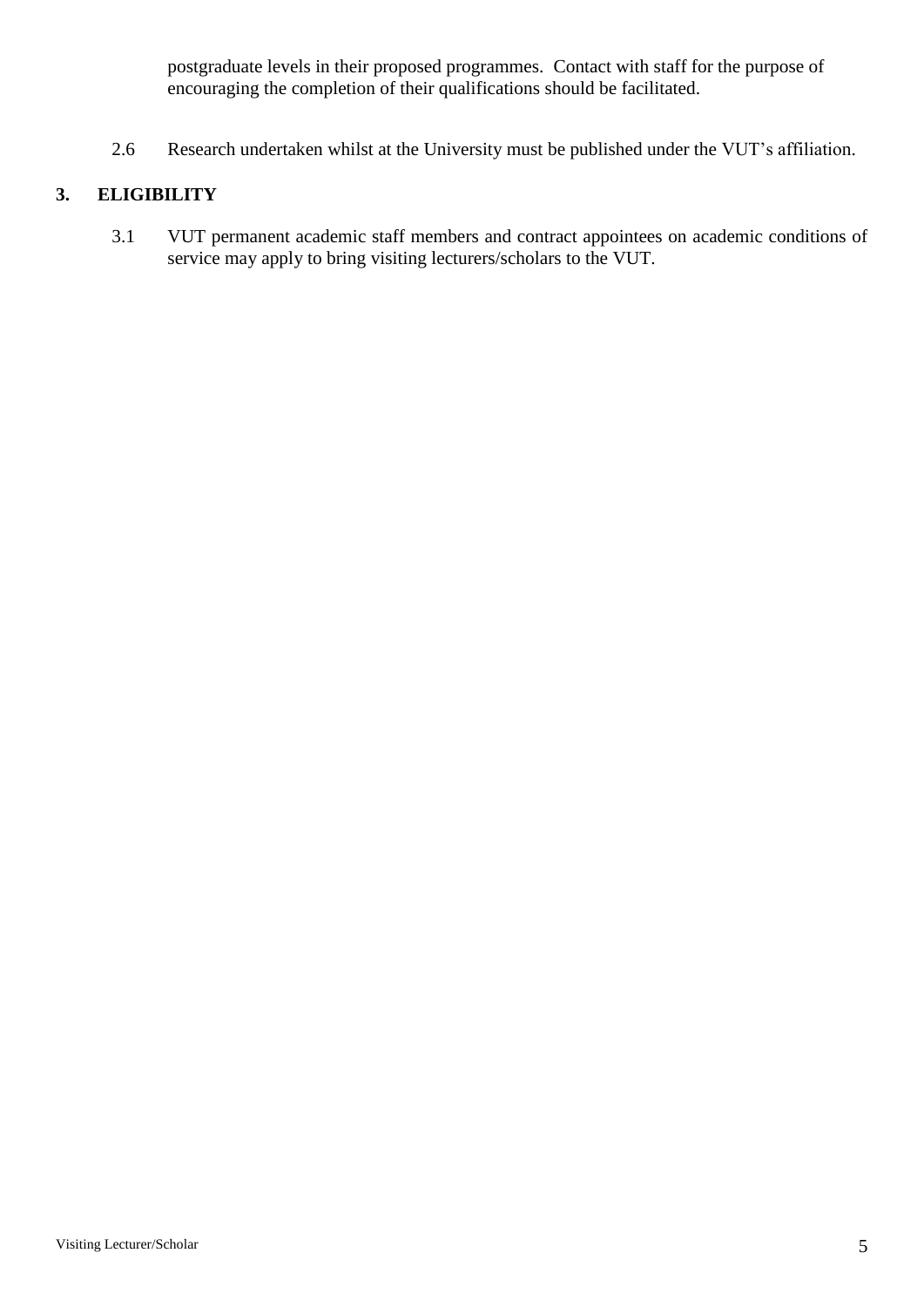

## **VISITING LECTURER/SCHOLAR**

## **APPLICATION FORM**

### **SECTION 1**

#### **Deadlines for submission of applications to the Research Directorate:**

Please contact the Research Directorate to enquire about the dates of submission deadlines.

#### **Dates of committee meetings where awards are decided:**

Please contact the Research Directorate to enquire about dates of meetings.

#### **Purpose:**

The focus of the visiting lecturer/scholar fund is on research, specifically in terms of infusing research into academic development and curriculum design.

Through the allocation of this fund, both the academic and research functions, and their complementary integration will be supported.

Departments will bid for these funds in their respective faculties based upon the sound nature of their proposals in supporting the development of the VUT into a technology-focused university. The applications will be submitted to the Executive Senate Research and Innovation Committee for approval.

- The objectives of this fund are to bring to the University:
	- a) eminent academics based either in South Africa or abroad
	- b) eminent academics affiliated with other educational institutions or with industry within South Africa or abroad.
- These visiting lecturers/scholars will be expected to provide academic stimulus by means of lectures, research seminars or similar contributions within the University.
- Grants contribute towards both travel and subsistence costs, for a *maximum of 30 days*.

#### **Conditions:**

- Normally, only *2 (two) visitors* are allowed *per faculty per year*, and academics are discouraged from repeatedly bringing the same individual to the University, unless a period of three years has lapsed from the date of that person's previous visit.
- Where a grant is not taken up within three months after the scheduled date of the visit, the applicant is to ensure that the sum awarded is transferred back into the Research Directorate's cost-code.
- Following the visit, a brief report must be submitted to the Executive Senate Research and Innovation Committee that details the achievements of the visit, any difficulties encountered during the visit and makes suggestions for future visits (Appendix B). The applicant is responsible for ensuring that the report is completed and submitted to the Research Directorate.
- All applications (Appendix A) must be typed.
- All applications must be signed by the applicant, the Head of Department and the Executive Dean. Visitors should have some degree of contact/teaching at the undergraduate and postgraduate levels in their proposed programmes. Contact with staff for the purpose of encouraging the completion of their qualifications should be facilitated.
- Research undertaken whilst at the University must be published under the VUT's affiliation.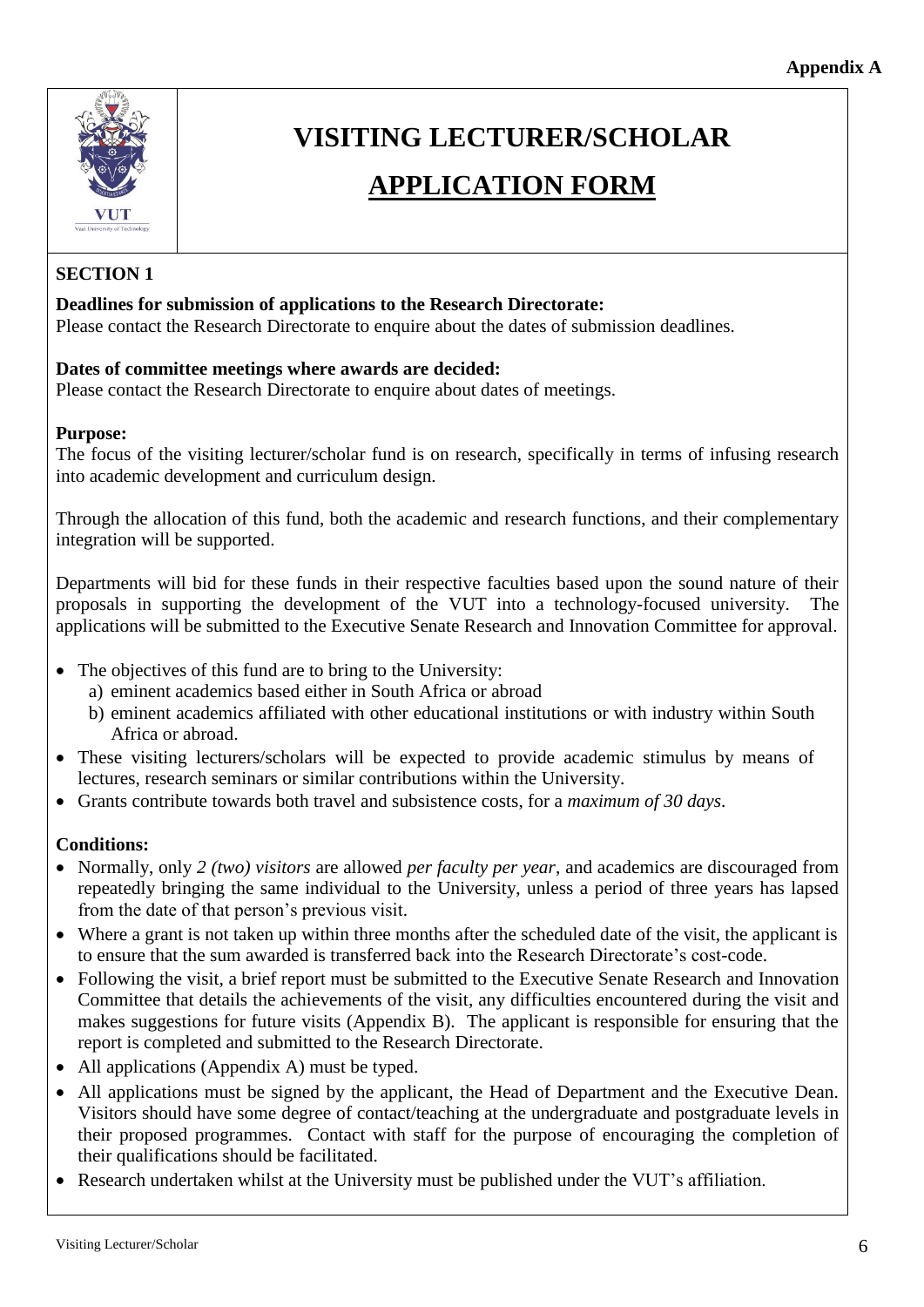#### **Eligibility:**

 VUT permanent academic staff members and contract appointees on academic conditions of service may apply to bring visiting lecturers/scholars to VUT.

#### **More information available from:**

• The Research Directorate.

#### **Submit application to:**

Executive Senate Research and Innovation Committee secretary on or before deadline dates.

#### **No late, incomplete or retrospective applications will be accepted.**

#### **SECTION 2**

| 1. Details of applicant |  |         |  |
|-------------------------|--|---------|--|
| Name                    |  |         |  |
| Tel. Ext                |  | E-mail  |  |
| VUT appointment date:   |  |         |  |
| Department              |  | Faculty |  |

| 2. Details of visiting lecturer/scholar |  |  |  |
|-----------------------------------------|--|--|--|
| Name                                    |  |  |  |
| Institutional affiliation               |  |  |  |
| Present position                        |  |  |  |
| Specific field of study/interest        |  |  |  |
|                                         |  |  |  |
| Address                                 |  |  |  |

#### **3. Additional information required**

Please submit an abbreviated CV of the visiting lecturer/scholar and a list of his/her publications for the past five (5) years.

#### **4. Duration of visit (supply dates)**

From To

#### **5. Activities of visiting lecturer/scholar**

*Please list in detail* the proposed academic activities of the visitor and indicate how he/she will contribute to the academic interests of postgraduate students and teaching staff at VUT. (Note: These activities are critical in the evaluation of the application.) The information you provide must convince the **Committee that the proposed visit and activities of the visiting lecturer/scholar will provide a significant academic stimulus to the University; that is, present the value that the proposed scholarly visit brings to the VUT that would not readily be achieved by other means.**

Postgraduate students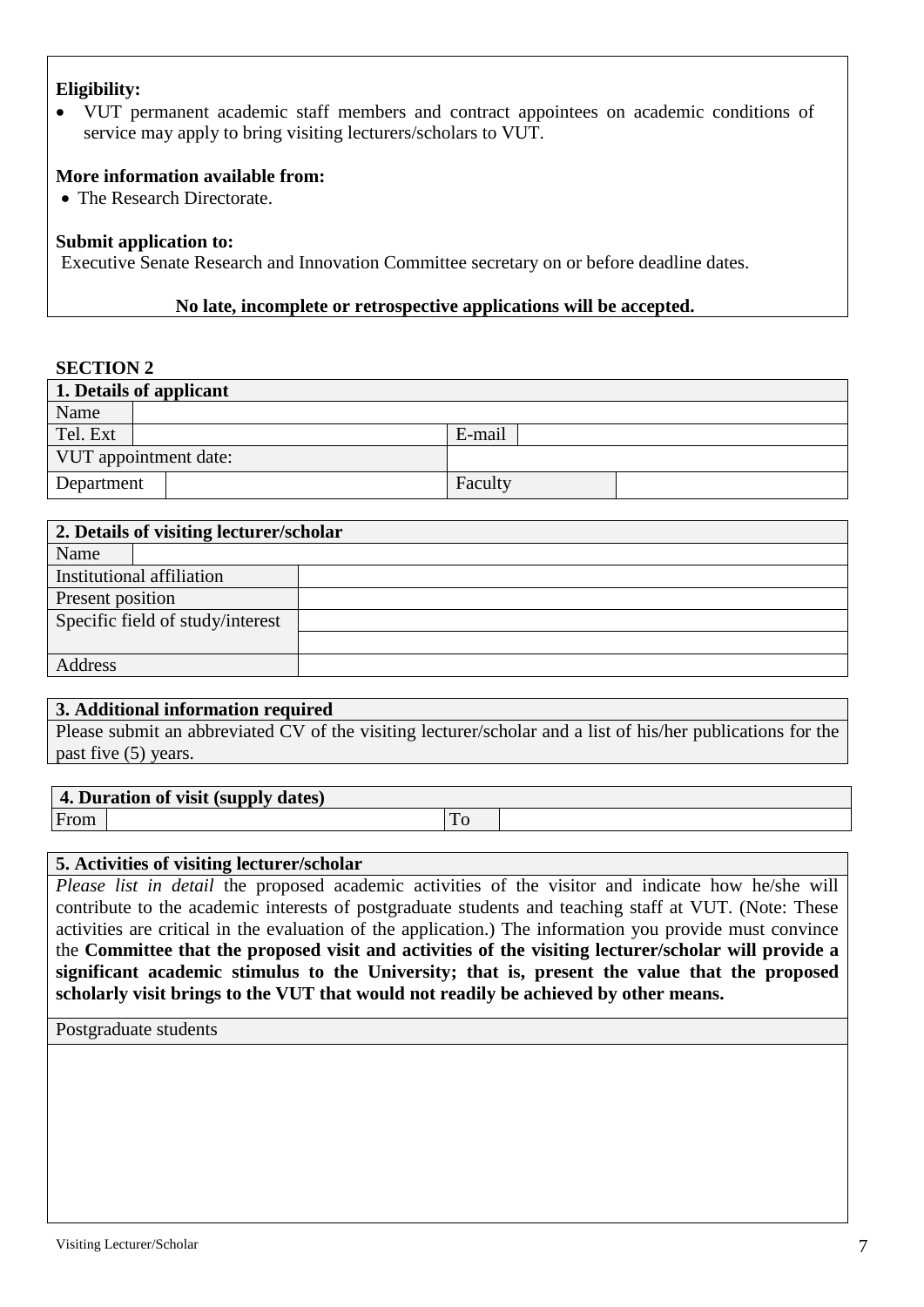Support staff with staff qualification completion

Provide advice on infusing research into curriculum

Research Seminars

#### **6. Costs (to be indicated in ZAR)**

Funding shall be considered for only:

- Economy class return airfare (3 quotes to be attached, cheapest quote to be used)
- Accommodation (guest-house)
- Subsistence for a maximum of 30 days (only for duration of visit).

**Note:** Normal VUT financial procedures are to be followed. The Procurement and Subsistence policies are to be consulted.

| Airfare quote<br>a)              |            |                       |
|----------------------------------|------------|-----------------------|
| b) Subsistence:                  | days $@$ R | per day (30 days max) |
| Accommodation<br>$\mathcal{C}$ ) |            |                       |
| Total:                           |            |                       |

| <b>Signature of Applicant</b> |  | Date |  |
|-------------------------------|--|------|--|
|-------------------------------|--|------|--|

#### **7. Date of last award for visiting lecturer/scholar**

| <b>8. This section is to be completed by Head of Department</b> (if he/she is not the applicant)<br>Note: Only 2 visitors allowed per faculty per year |                    |                       |  |               |
|--------------------------------------------------------------------------------------------------------------------------------------------------------|--------------------|-----------------------|--|---------------|
| Comment by Head of Department<br>8.1.                                                                                                                  |                    |                       |  |               |
|                                                                                                                                                        |                    |                       |  |               |
| 8.2.<br>Recommendation                                                                                                                                 | Strongly supported | Supported             |  | Not supported |
| Signature of Head of                                                                                                                                   |                    | Date                  |  |               |
| Department                                                                                                                                             |                    |                       |  |               |
| Designation                                                                                                                                            |                    | Name in block letters |  |               |
|                                                                                                                                                        |                    |                       |  |               |
|                                                                                                                                                        |                    |                       |  |               |

| <b>9. This section is to be completed by the Executive Dean</b> (or designated authority such as the<br><i>Executive Director: Research</i> ) (if not applicant) <b>Note:</b> Only 2 visitors allowed per faculty per year. |  |  |  |  |  |  |  |
|-----------------------------------------------------------------------------------------------------------------------------------------------------------------------------------------------------------------------------|--|--|--|--|--|--|--|
| Comment by Executive Dean/Designated Authority<br>9.1.                                                                                                                                                                      |  |  |  |  |  |  |  |
|                                                                                                                                                                                                                             |  |  |  |  |  |  |  |
| 9.2.<br>Recommendation<br>Strongly supported<br>Supported<br>Not supported                                                                                                                                                  |  |  |  |  |  |  |  |
| Visiting Lecturer/Scholar<br>8                                                                                                                                                                                              |  |  |  |  |  |  |  |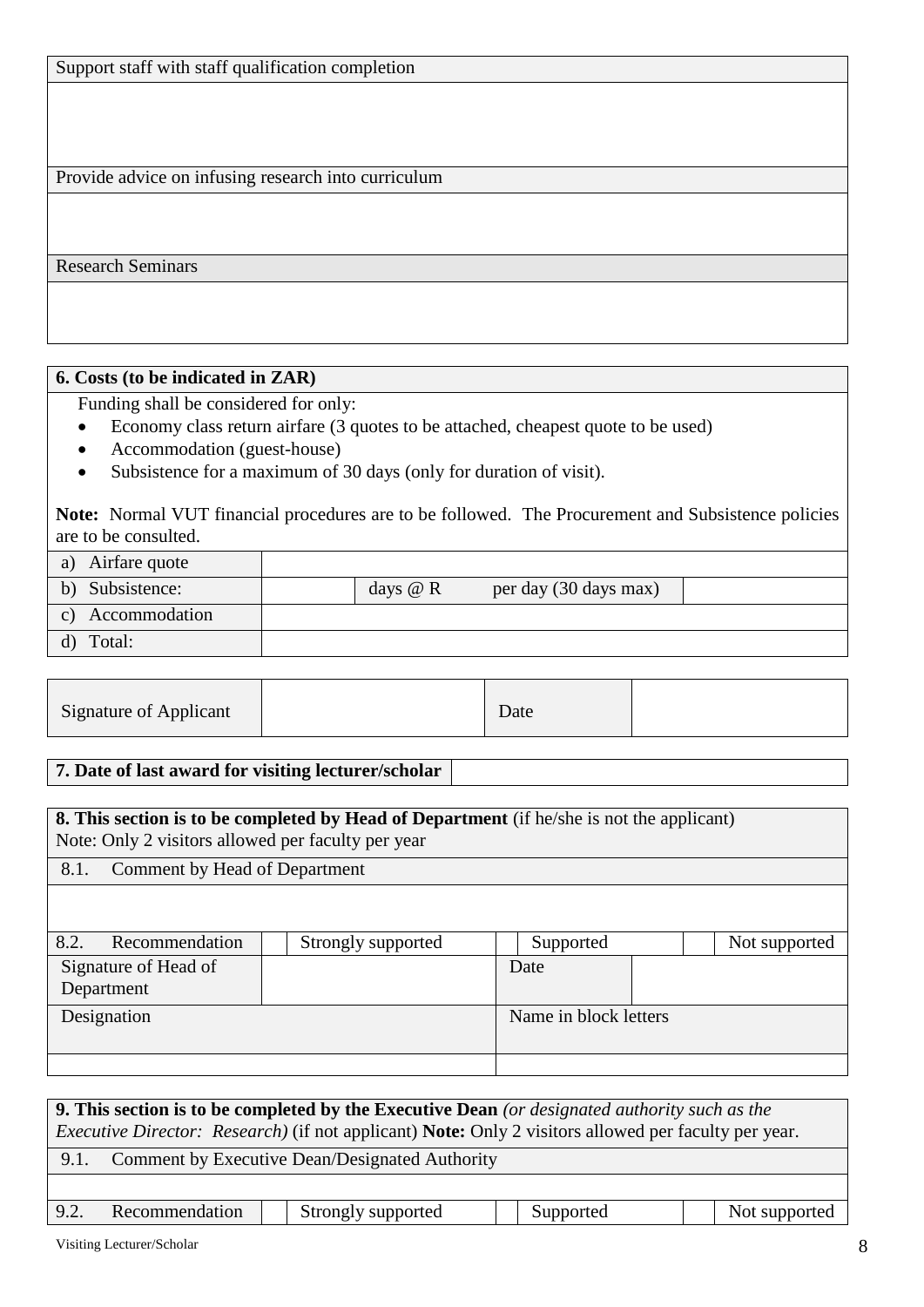| Signature of          | Date |  |
|-----------------------|------|--|
| Executive Dean or     |      |  |
| Designate Authority   |      |  |
| Name in block letters |      |  |

| <b>Application checklist</b>                                       |                          |
|--------------------------------------------------------------------|--------------------------|
| Have you attended to/included the following:                       | Please tick $\checkmark$ |
| Abbreviated CV of the visiting lecturer/scholar                    |                          |
| Research outputs of visiting lecturer/scholar for the past 5 years |                          |
| Airfare quotations                                                 |                          |
| Accommodation quotations                                           |                          |
| Subsistence calculated correctly                                   |                          |
| Duration/dates of visit confirmed                                  |                          |
| Recommendation by Head of Department                               |                          |
| Recommendation by Executive Dean/Designated authority              |                          |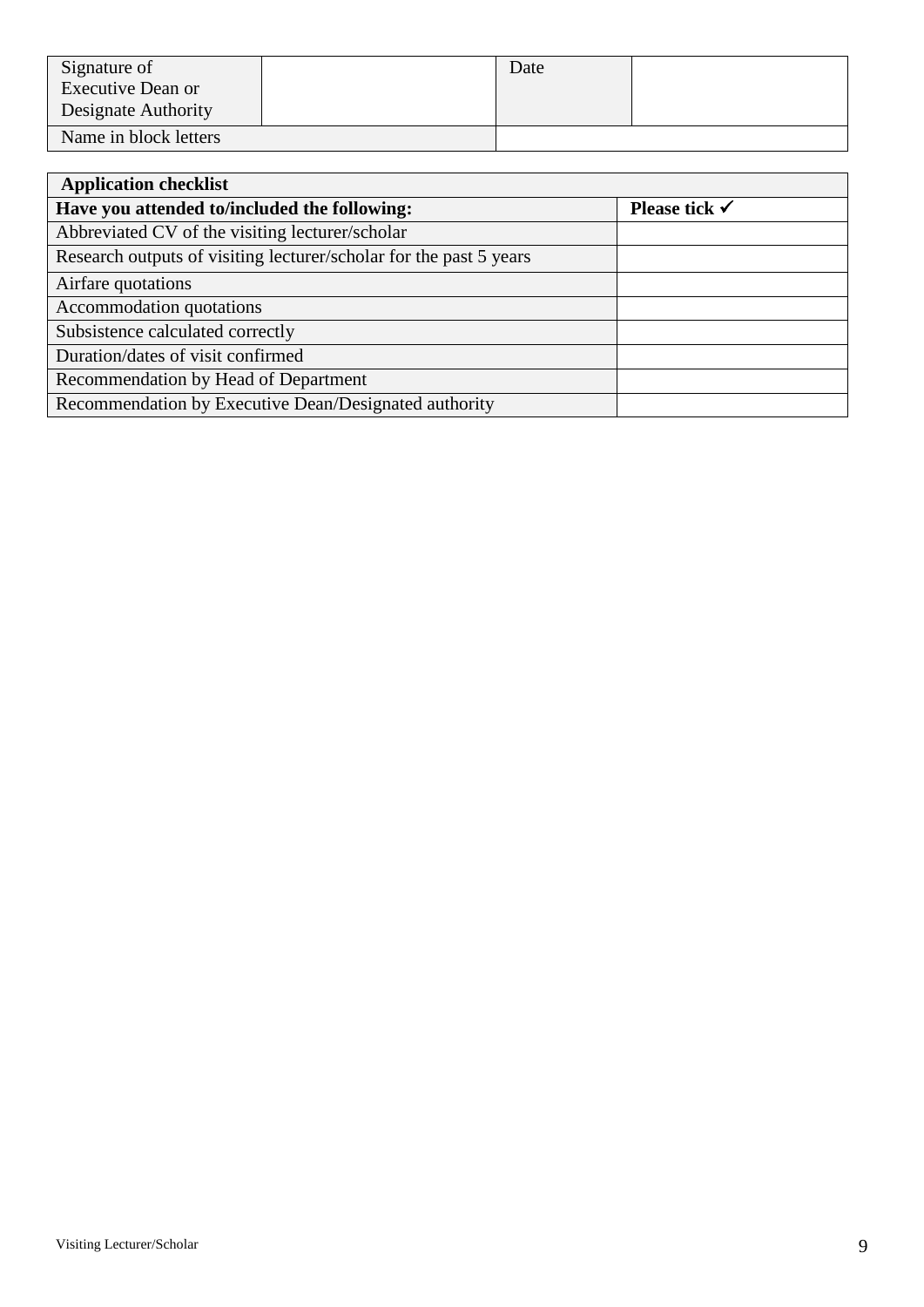

### **Appendix B VISITING LECTURER/SCHOLAR REPORT**

| Name & surname of visiting lecturer/scholar |  |
|---------------------------------------------|--|
| Date of visit                               |  |
| <b>Department</b>                           |  |

#### **1. What was achieved during the visit?**

#### **2. Were any difficulties encountered during the visit?**

### **3. Any suggestions for future visits:**

### **4. Any additional comments:**